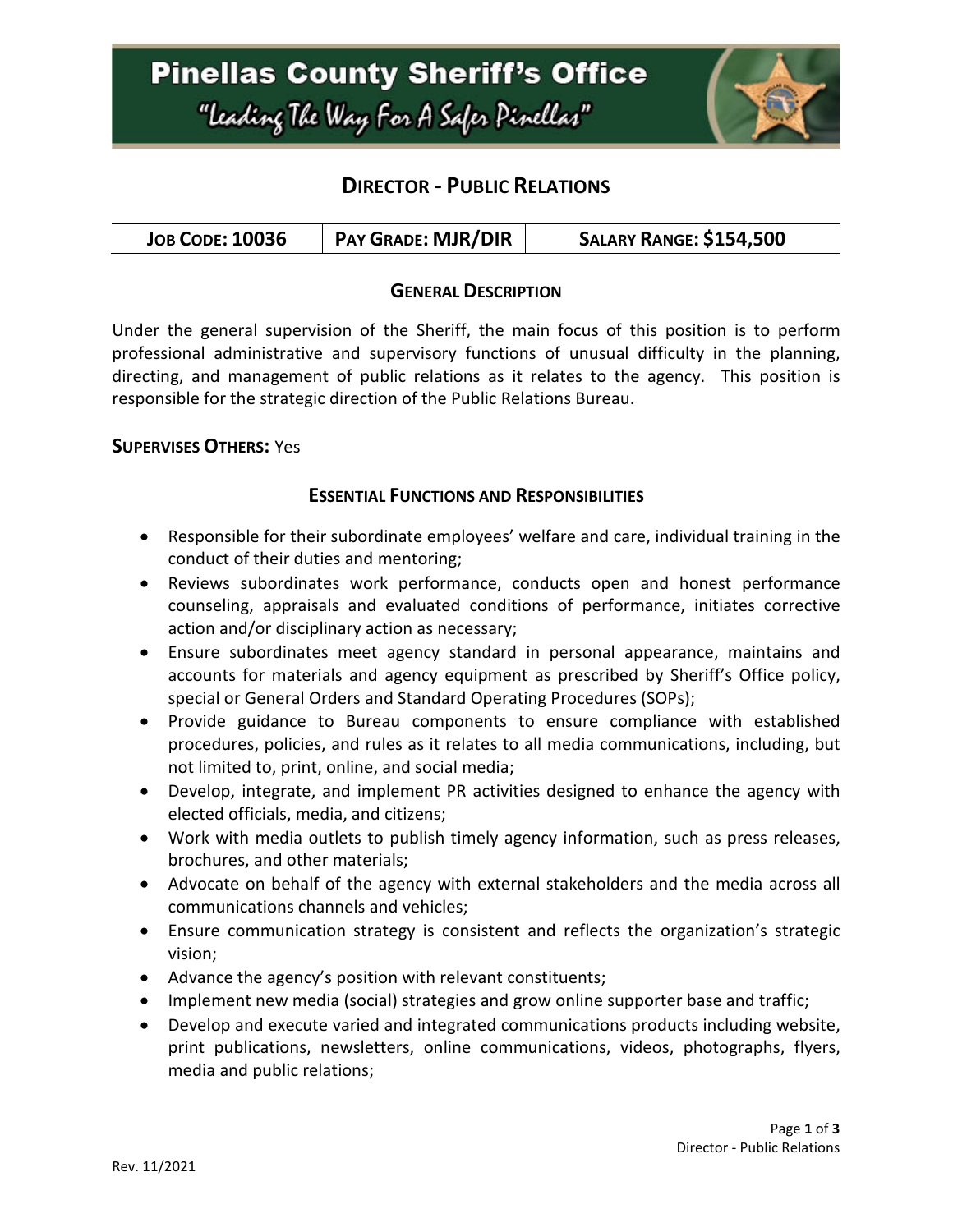## **Pinellas County Sheriff's Office** "Leading The Way For A Safer Pinellar"



- Direct internal events (promotional ceremonies, award ceremonies, swearing in ceremonies, crossing guard appreciations, advisory board appreciation etc.);
- Direct external functions and events designed to maintain continuity of message and enhance our relationship with citizens (citizens academy, sheriffs advisory board, alumni association, PAL, FSYR activities etc.);
- Direct legislative affairs to analyze and research impactful legislation, work with elected officials to ensure agency impact is understood by lawmakers and propose fixes to legislation as needed;
- Adjust the strength of the Bureau in accordance with its need for efficient service to ensure maximum utilization of personnel and make recommendations for policy changes to the Sheriff;
- Participates in Sheriff's Office recruitment and community relations activities as directed.

Regular and reliable attendance is required as an essential function of the position.

This position is considered essential and, in the event of an emergency or natural disaster, will be required to report to work.

This list is not intended to be all-inclusive and you may not be responsible for every item listed. The employer reserves the right to assign additional functions and responsibilities as necessary.

### **QUALIFICATIONS**

- Graduation from an accredited college or university with a Bachelor's Degree in Business Administration, Public Administration or related field AND eight (8) years' experience in a public relations related field AND four (4) years' supervisory experience OR
- Equivalent combination of education and experience
- Knowledge of law enforcement a plus
- Must possess a valid Florida driver's license
- Consideration for this position requires a credit check